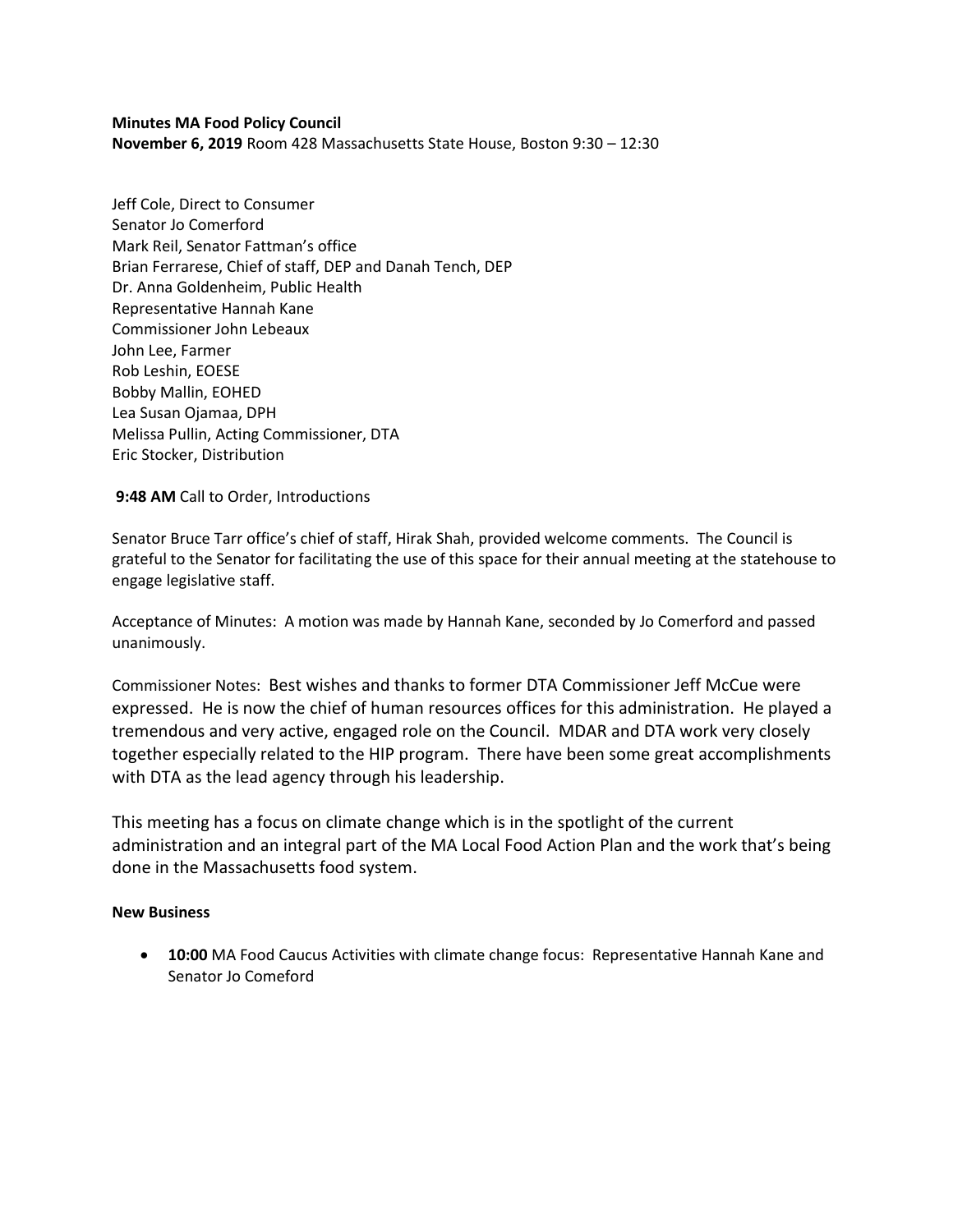Representative Kane welcomed the group and shared praises for former Commissioner Jeff McCue. She described activities from the past year including Hunger Action Month and communications to USDA opposing changes in the broad-based requirements for SNAP. The Food Caucus is the second largest at the state house. There was universal support for the letter to USDA from the bipartisan group. The Caucus also hosted a briefing on HIP program summary, highlighted at the last MA Council meeting.

Senator Comeford hosted a day in western MA with a tour at Just Roots and then at Greenfield College for a hearing on food as public health. A World Food Day editorial written by Winton Pitcoff was featured in the Boston Globe. Senator Comeford also hosted a second oversight committee meeting. Representative Kane spoke at a Massachusetts Funders organization, which supports the Collaborative. "You need to have a lot of repetitive conversations before topics are really absorbed and impactful." Representative Kane thanked dedicated and passionate staff on all these efforts.

Senator Jo Comeford shared comments that the Food Caucus is an important force within the state house. She thanked Representative Hannah Kane, Phil Korman and Winton Pitcoff for their support for priority bills with many that cross over with public health and climate change, an acknowledgement of the centrality. Bills in the spotlight include healthy soils and acknowledging the importance for funds for to lower no till practices, important to sequester carbon. This climate bill is also a food security bill. Other legislation focuses on farmland protection and an action plan to compile data on land use trends for policy and investment. Maintaining open space is important, as well as light and solar. Finally, a bill for a special commission to focus on resiliency for farms in the 20<sup>th</sup> century was described.

• **10:15** MA Food System Collaborative Update, Winton Pitcoff, Director

The HIP program has \$3.5 M spent so far in the first quarter out of a \$6.5M budget. There is a focus on a year-round program. The amendments didn't go through, but efforts continue. Food Waste work continues with a policy report, case studies and policy implications forthcoming. The Collaborative will submit comments on the Solid Waste plan for lower thresholds and support bills to encourage more donations of edible food. Chapter 61A is capped at five acres. With the growth of urban ag and smaller farms, the threshold could be lowered. A funder briefing was important to keep support informed for this community level food system work. Another project focuses on growers, food businesses and local boards of health. This is especially difficult for mobile food vendors. A pilot is in place to regionalize an approach with reciprocity.

Commissioner Lebeaux comment: Our farmers are dealing with climate change every day - this topic is extremely important.

## **Program: Focus on the food system and climate change mitigation:**

• **10:30** Building food system partnerships and models to mitigate climate change with institutions, municipal partnerships and food access groups, Ruairi O'Mahony, Director of Sustainability, UMass Lowell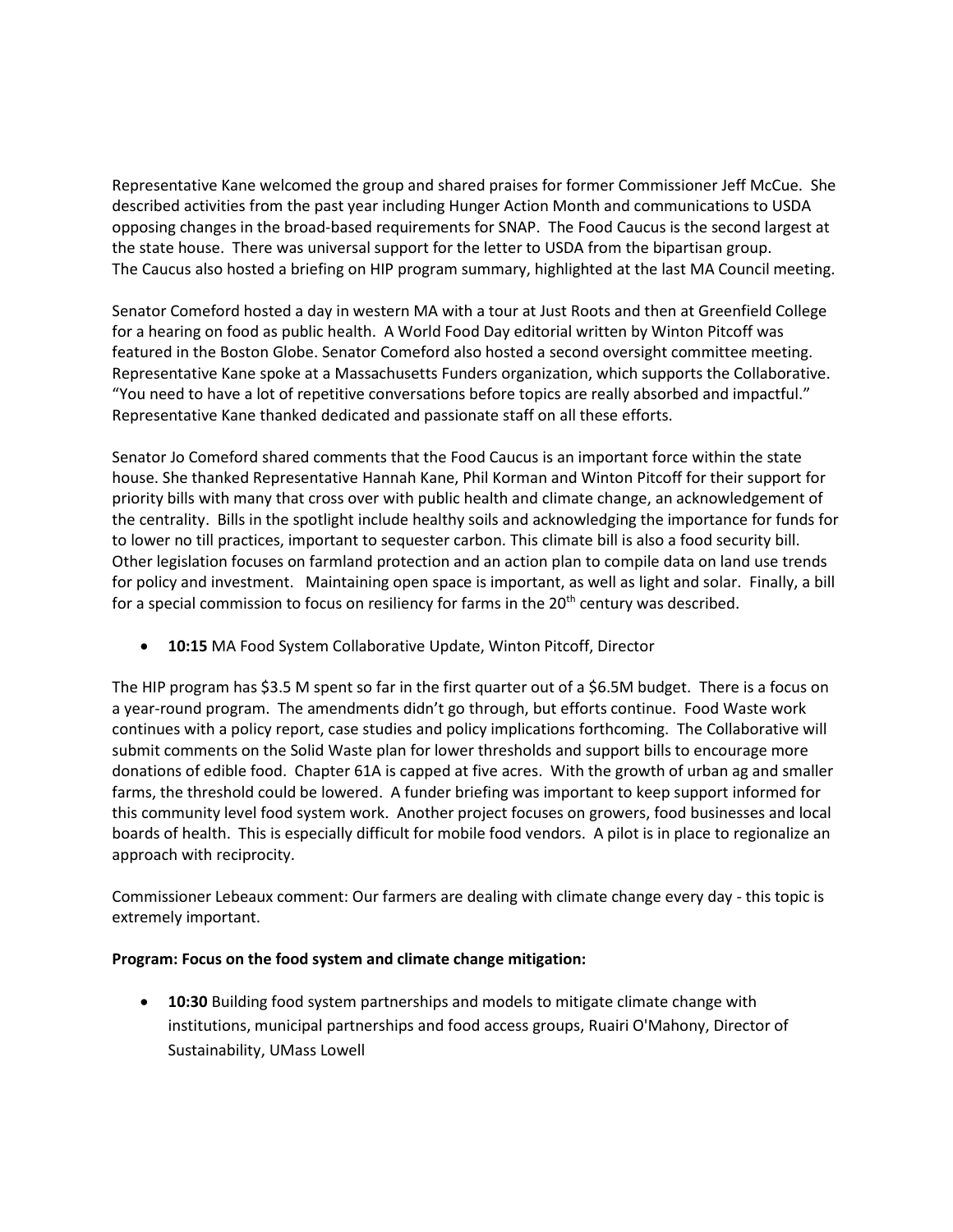Food is relatable in terms of climate change. UMASS is an anchor customer for Mill City Grows. Negotiations with ARA have been enhanced since the contract says they will purchase local whenever possible. Metrics are being developed.

• **10:55** A framework of technical assistance programs for growers to more effectively mitigate climate change, Gerard Kennedy, Director, Ag Conservation and Technical Assistance, MDAR

Increased variability in our weather patterns is the new norm for growers who depend on the weather. Agriculture can play a role in greenhouse gas reduction through land protection and carbon sequestration. Programs can broadly be categorized under mitigation, adaptation and resiliency. Soil and vegetation are important to sequester carbon. Over 70,000 acres of land have been protected. There will be five meetings for review of the APR program in 2020.

Comment: MDAR programs are important. The game changer is climate change. How do you support MDAR with the staff to coordinate good programs? Is the APR funded 100%? Is there land available that can't be funded? What's the time line for an APR? Answer: Two – 3 years. Is there strong outreach? These programs are always oversubscribed. Sometimes applications can be difficult for growers to complete. We're happy to talk with any groups beyond Farm Bureau. Land trusts play an important role.

• **11:20** Intersections of the MA Solid Waste Master Plan with climate change and the MA Local Food Action Plan, John Fischer, DEP Greenhouse

John provided a detailed update on this topic including upcoming hearing details.Recycling Works program is critical for a success rollout of the ban.

• **11:50** Climate change preparedness priorities from the Collaborative Working Group: Jeff Cole, MA Food Policy Council member & Collaborative staff

Jeff shared priorities in farming, land, inputs, fishing, processing and distribution from the MA Local Food Action Plan. Extreme rain, snow, drought, extreme heat, erratic early/late season frost/thaw dates, new/increased pests, new /increased disease pressures, perennial crop species migration, changes in foods shipped in and out of MA, hypoxia in coastal waters, and increases in water contaminants are issues. A policy initiative for the Collaborative is to support increased grant funds and support for MDAR. The total number of requests always exceeds the value of the programs. From a policy perspective there is interest in the rural food plan and the MA Local Food Action Plan. On average, 109 businesses per year are funded through MDAR. There are at least 2,500 farmers that are the key focus for this type of support. Additional funds and staff are needed.

# **Local Council Presentation:**

• **12:00** The food system and climate change: Community engagement, improved access to food and space to learn & grow. Norris Guscott (Director, Lynn Food and Fitness Alliance), Aparna Raghu (Organizational Research Fellow, The Food Project) and John Wang (North Shore Regional Director, The Food Project)